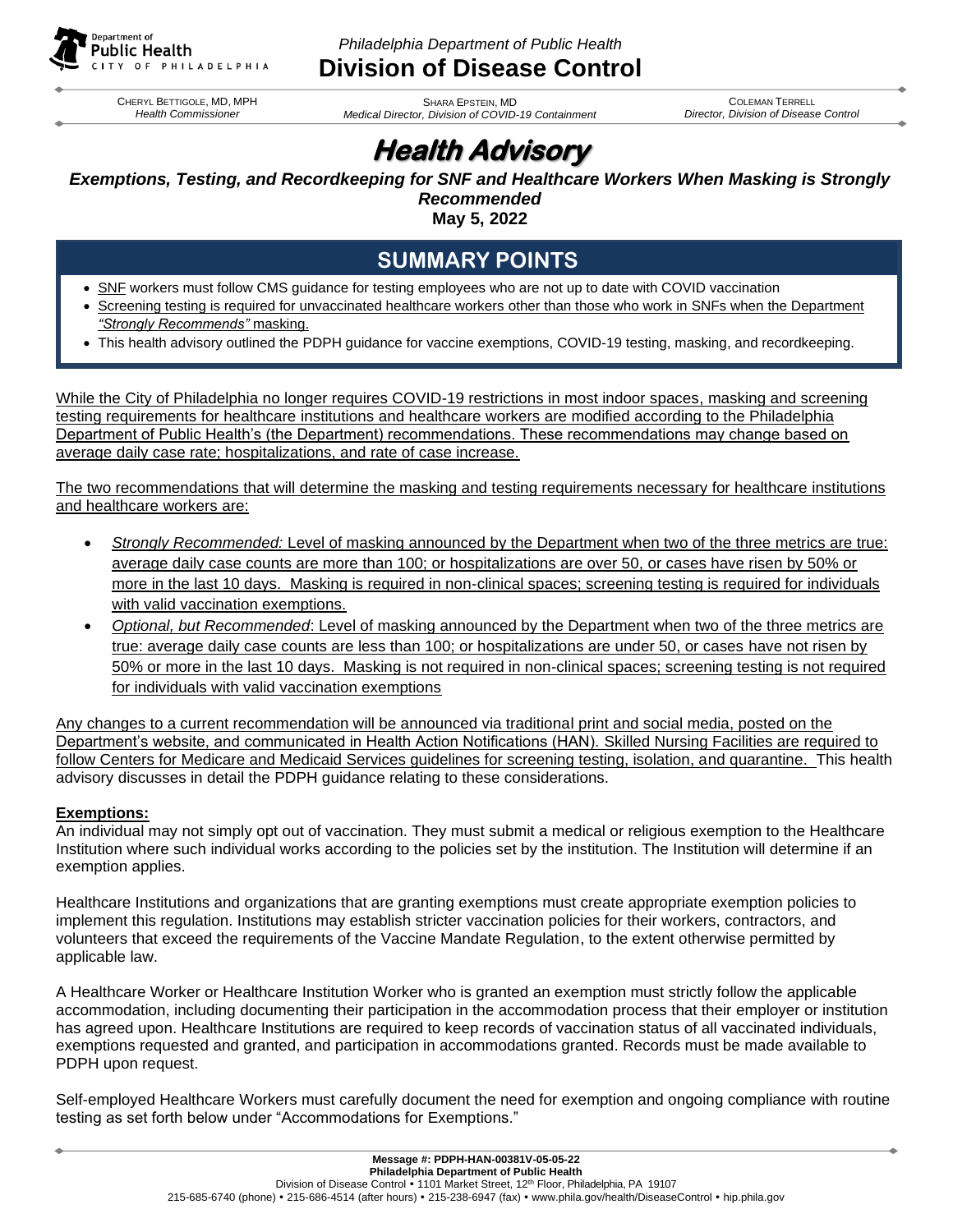

#### Medical

The Healthcare Worker or Healthcare Institution Worker may request an exemption by submitting a certification from a licensed healthcare provider to the appropriate Healthcare Institution.

Medical exemptions must include a statement signed by a licensed healthcare provider that states the exemption applies to the specific individual submitting the certification because the COVID-19 vaccine is medically contraindicated for the individual. The certification must also be signed by the Healthcare Worker or Healthcare Institution Worker. For the purposes of the Vaccine Mandate Regulation a licensed healthcare provider means a physician, nurse practitioner, or physician assistant licensed by an authorized state licensing board.

#### **Religious**

The Healthcare Worker or Healthcare Institution Worker may request an exemption by submitting a signed statement in writing that the individual has a sincerely held religious belief that prevents them from receiving the COVID-19 vaccination. An institution may request the worker explain in the certification why the worker's religious belief prevents them receiving the COVID-19 vaccine.

Philosophical or moral exemptions are not permitted.

#### **Accommodations for Exemptions**

Healthcare Institutions must instruct exempted workers to comply with, and such workers must comply with, one of the following options for accommodation:

- 1. Routine Testing: Exempt individuals must be tested by a PCR test or an antigen test for COVID-19 at least twice (2x) per week. The two tests should be spread out appropriately over the week, but there is not a required time interval to account for varying schedules. If the individual's test is within 72 hours of their work shifts for the week, one test may suffice.
	- a. Skilled Nursing Facility Settings
		- i. All Skilled Nursing Facilities operating within the City of Philadelphia must follow federal regulations for testing as specified by the Center for Clinical Standards and Quality/Survey & Certification Group, Department of Health and Human Services of the Centers for Medicare and Medicaid Services QSO-20-39-NH, revised 3/10/22 ("the Bulletin"), or its successor if the successor has increased testing requirements.
		- ii. If at the time of rescission or update, the Department's testing requirements are more restrictive than those of the Bulletin, the Department will provide updated guidance to Skilled Nursing Facilities.
	- b. Non- Skilled Nursing Facility Settings
		- For all healthcare workers and healthcare institution workers not employed in or providing services in a Skilled Nursing Facility, routine screening testing for COVID-19 via PCR or antigen testing is not required when masking is *"Optional but Recommended"*.
		- ii. Routine testing for COVID-19 via PCR or antigen testing must resume as previously required when masking is *"Strongly Recommended*".

#### 2. Testing guidance for exempt healthcare workers and patrons who test positive for COVID-19:

• Workers who have tested positive are not required to test for 90 days after the date of the positive result and can instead present proof of recent infection.

• Any employee who develops symptoms in the 90-day period after a positive test should seek testing. If positive, the individual must isolate. See our map of testing sites. If unable to find a test, the employee should assume that they are positive and isolate. Read the CDC's guidance on quarantine and isolation.

• If the employer chooses to allow employees to use a rapid-antigen/at-home test, PDPH recommends that test should be performed on-site prior to a shift so the employer can verify the employee's result. The employer should keep a record of the employees' positive tests to avoid any discrepancies in their records in the event of an audit by the Health Department. (See Record Keeping below.)

3. Virtual accommodation: If possible, the Healthcare Institution can create a fully virtual option for the individual.

#### **Masking**

All healthcare institutions must continue to enforce masking for all, including KN-95s, N-95s, or double masking including a surgical mask worn correctly under a cloth mask. Unvaccinated individuals must double mask or wear an N-95 or similar respirator while working.